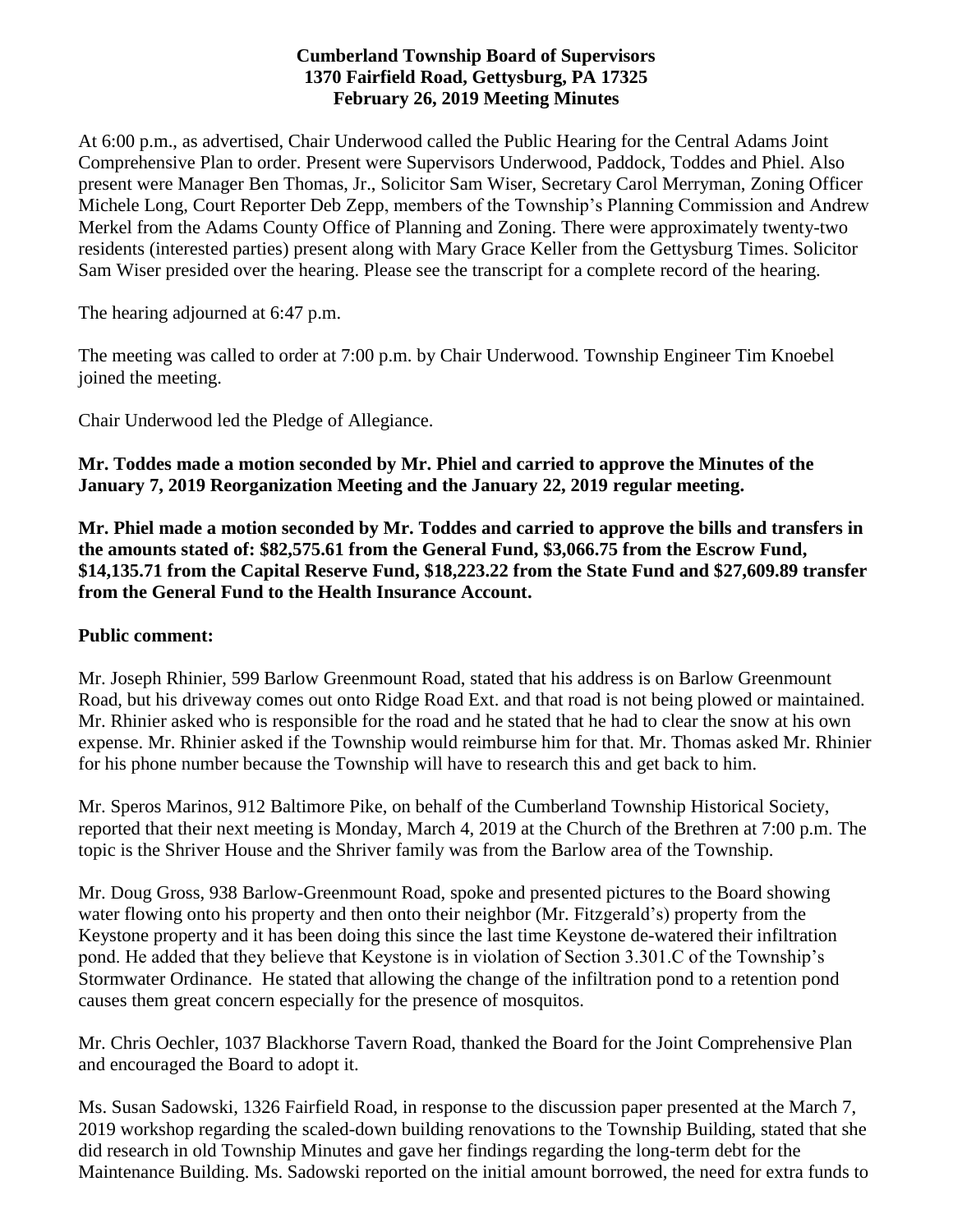be borrowed, the term of the loan and the Township's desire to have the loan paid off in 15 years. Ms. Sadowski asked how the Township intends to pay-off this debt, as well as the two equipment leases by 2026 and that debt-management should be discussed prior to any discussion regarding renovation of the Township Building. She added that the Township has received a petition against any tax increase with signatures of 260 residents and the Minutes are quite revealing regarding the inability of the Township to manage its debt. Ms. Sadowski stated that the entire report will be placed on the Concerned Residents of Cumberland Township's Facebook page.

Mr. Brian Fitzgerald, 914 Barlow-Greenmount Road, stated that his lower field in un-useable because of the water running from the Keystone property and he doesn't feel that the residents should have to keep spending their resources to prove that there is still a problem that is getting worse and worse. Mr. Fitzgerald stated that Penn State has confirmed that the excess water in his back field is killing his trees.

## **Engineer/Plans:**

Mr. Knoebel updated the Board on the Keystone Services (KSS) project. He reported that they have received a final as-built plan, reviewed it and produced a memo with their comments and met with KSS representatives to go over the comments. He added that they have not received any updated as-built plans or anything formally addressing their comments. He also received a report from Yingst Engineers dated January 9, 2019 which is a concept design for an alternate to the original design that was approved and prepared a report on that. He added that they have been asking for a long-term control plan which is something that would ultimately be part of the plan, result in an amendment to the Stormwater Operation and Maintenance Agreement and provide for a more sustainable solution with regard to some of the stormwater problems. He added that their alternate plan is to convert the infiltration basin to a wet/retention pond and establish a 2' water depth in the pond with additional storage and they would continue to mechanically de-water the pond and divert the water to the rear of the property where it would flow towards the back of Fitzgerald property. He added that they have numerous problems with what they are proposing and he concluded that based on the status of the site and as-built plans without any resolution of the long-term issues that the site and the plan as it exists now is inadequate and noncompliant with the approved land development plan. He added that a change as proposed by the January 9, 2019 report would have to be re-submitted and go through the formal approval process and is too significant to be handled through as-built plans or amendments to as-built plans. He added that the pond is not infiltrating and they have essentially already converted it into a retention pond with a liquid elevation in it. He stated that changes how the pond functions and there is seepage through the berm, the pond was enlarged so that it didn't have to be de-watered on a consistent basis and this is a significant change.

Solicitor Wiser reported that the Zoning Officer has already determined that Keystone needs to submit an amended plan to address an alternative plan for stormwater management that would have to go through the approval process. He added that there are a number of permitting issues that need to be addressed. Solicitor Wiser also reported that Keystone has requested a Certificate of Occupancy and that cannot be granted at this time for a number of reasons. The Board acknowledged the Zoning Officer's determination.

Mr. Thomas reported that the Board and applicant have entered into two agreements regarding the pumping of the stormwater pond, that has not been happening and he feels that the Township needs to proceed with either a Notice of Violation or a remedy along with the leaching onto the neighboring property.

Mr. Brett Woodburn, Attorney for Keystone Services, stated that Mr. Knoebel's report contained some inaccuracies. He stated that the plan that was submitted and approved would have worked to manage the water from Keystone's property, but they are repeatedly being requested to take on additional water from the road and other properties that is not theirs to manage. He added that it is completely inaccurate to say that the detention basin was enlarged because of the inadequacy of the approved plan. He stated that the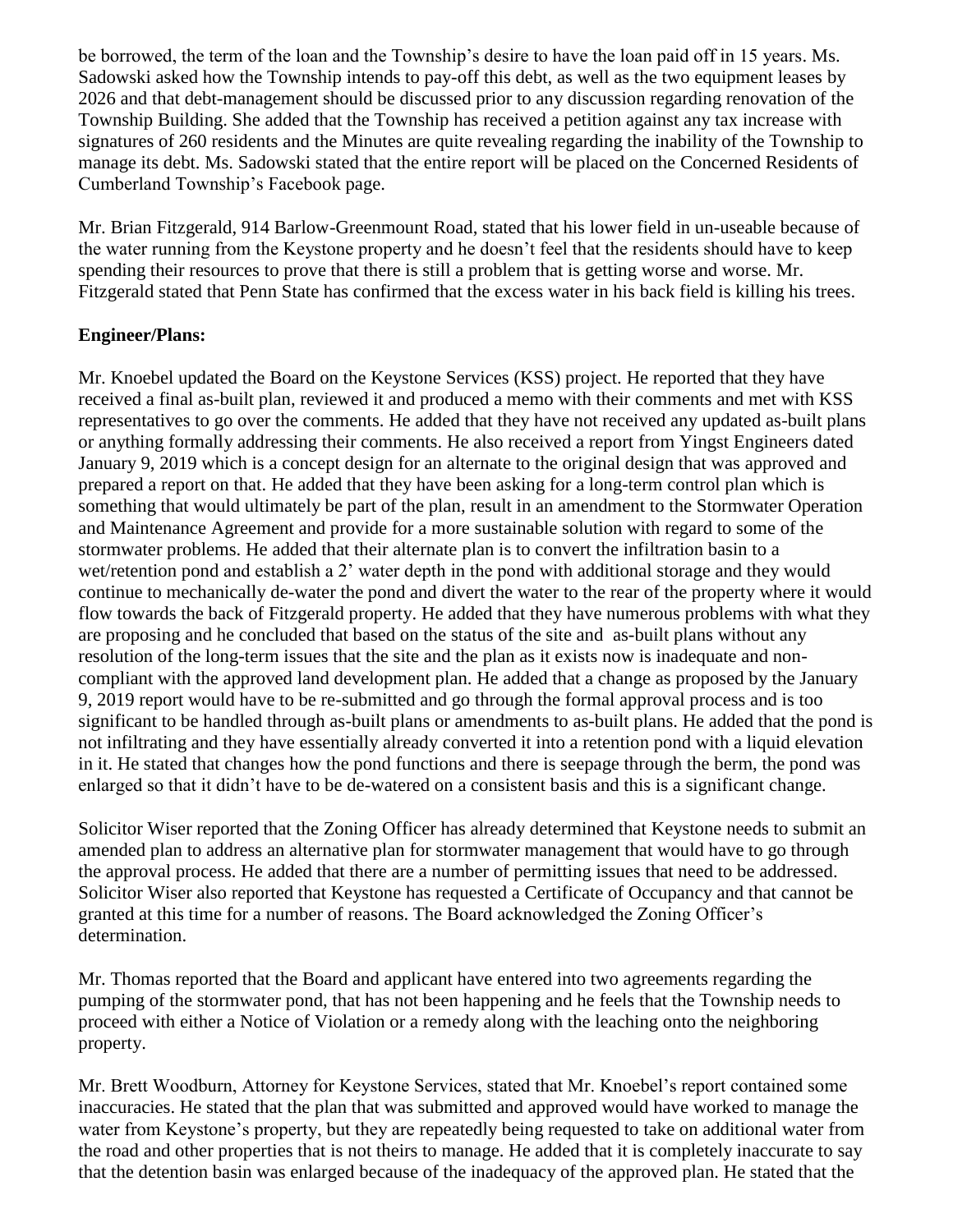detention basin was enlarged because they were asked, and did, take on more water. He added that the ability to use their property has been continuously taken and altered by request from and on behalf of the engineering for the municipality and these takings have not been compensated. He added that de-watering has occurred every time it has been possible and the manual de-watering was part of the approved plan. Mr. Woodburn stated that KPI repeatedly requested that they come up with alternative plans and to represent that Keystone has proposed that they want to change the de-watering system to a retention pond is inaccurate. He stated that it was one of the alternate solutions that was suggested per request and that is why it is not a formal plan. He stated that the violations on the site have all been addressed with the exception of the slope and this water problem has plagued the neighborhood long before Keystone was there.

Ms. Long, Zoning Officer, presented the Minor Subdivision Plan for the Gettysburg Presbyterian Church. She stated that only a very small portion (6,300 sq. ft.) of the property is located in Cumberland Township, with the majority being located in Gettysburg Borough, so the plan was given a cursory review and the Board Chair will have to sign the plan. The small lot is going from the Gettysburg Area School District to the church. Ms. Long also reported that the plan was reviewed by the Planning Commission and they recommended approval. **Mr. Toddes made a motion to approve the Minor Plan for Gettysburg Presbyterian Church seconded by Mr. Paddock and carried.**

**Police Report:** Police Chief Don Boehs presented a written and oral report of police activities for the month of January, 2019 including: 295 complaints - Psych/suicide-8, Disturbances-5, Assault/Harassment-4, Domestics-6, Criminal Mischief-0, Suspicious Activity-8, Thefts-0, Alarms-13, Medical Emergency-3, 911 Hang Up-3, Cruelty to Animals – 0, Wanted Person – 1, Reported Drug Activity – 1, Welfare Checks – 6, Shots Fired  $-2$ , Fraud  $-2$ , Burglary  $-0$ , Sexual assault-1, Follow-up Investigation- 28, SRO Calls  $-13$  with 1 arrest for disorderly conduct; 64 traffic stops, 58 combined arrests, 9 traffic accidents, 16 targeted enforcements and 8,601 patrol miles. He added that they assisted other agencies 11 times and they were assisted twice. Assists to Pa. State Police were four as follows: Straban - 1, Liberty - 1 and Mt. Joy - 2. Police Chief Boehs reported that they had 65 walk-in complaints. Police Chief Boehs also reported that Officer Joshua Goodling was recognized and given an award from the Center for Traffic Safety for his work with Aggressive Driving details issuing 34 citations and Sergeant Timothy Biggins, Coordinator for the Aggressive Driving and Seatbelt (Buckle-Up Pa) grants and details was also recognized.

## **Active Business:**

Mr. Thomas recommended that the comments (entered as exhibits) that were received from the public for the hearing held prior to the meeting be attached to the Township's approval of the Central Adams Joint Comprehensive Plan rather than approval being tabled and the comments going back to Adams County Office of Planning and Development with the possible need for review by Straban Township and Gettysburg Borough. He added that the process has taken five-years and doesn't want to hold it up any longer. The implementation of the plan (zoning update) was discussed. **Mr. Toddes made a motion to adopt, by Resolution, the Central Adams Joint Comprehensive Plan to include exhibits presented at the public hearing seconded by Mr. Paddock and carried.**

**Mr. Phiel made a motion seconded by Mr. Toddes and carried to affirm the Snow Emergency Declaration #1 for the February 19, 2019 snow fall and freezing rain.** Mr. Thomas stated that he does not believe that there will be any Federal Assistance for this storm, but that is the reason for the motion.

Mr. Thomas reported that the E-cycling events for 2019 will be held on March  $16<sup>th</sup>$  in Straban Township at the Emergency Services Building, June  $8<sup>th</sup>$  at the Cumberland Township Building, September  $14<sup>th</sup>$  at the Abbottstown Rec Park and December 7<sup>th</sup> at the East Berlin Rec Park. All events will take place on a Saturday between the hours of 8:00 a.m. and 10:00 a.m. Mr. Thomas added that you must bring a photo I.D. and a copy of your Waste Connections bill. This information is posted on the Township's website.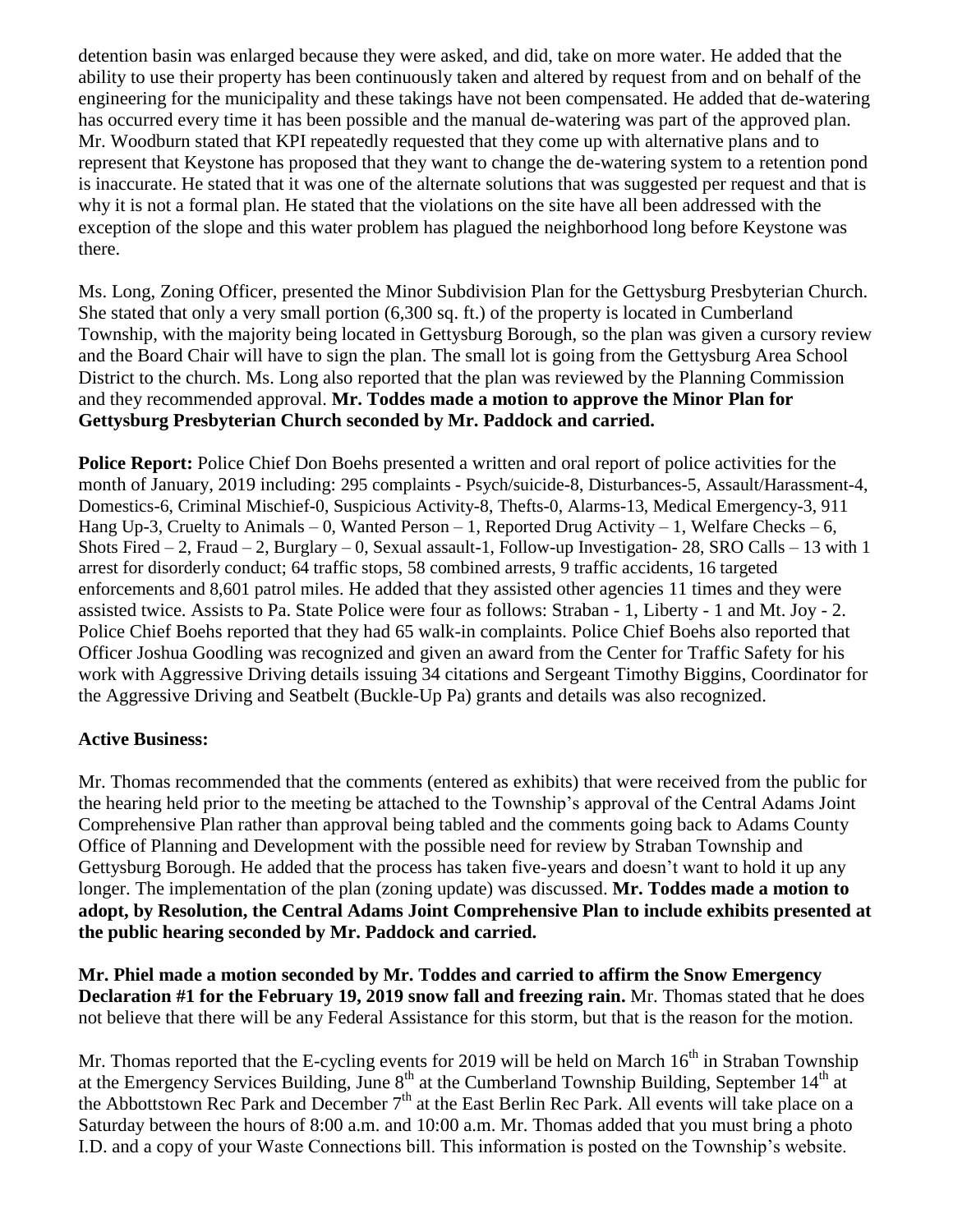Mr. Thomas also asked the Board to affirm the Township's participation in the Hazard Mitigation Grant Program which will provide funding for the update of the Adams County Multi-Jurisdictional Multi-Hazard Mitigation Plan UPDATE and the county will provide coordination of all planning activities. **Mr. Toddes made a motion seconded by Phiel and carried to affirm the Township's participation in the Hazard Mitigation Grant Program.**

Mr. Thomas also reported that the Township has received information from PennDOT Connects for their Transportation Improvement Program (TIP) candidates and there are three bridge replacements: Sachs Road Bridge, Pumping Station Road and Taneytown Road. The letting begins in 2023 and the Township can provide comments.

Mr. Thomas reported that the Township received a letter from the Cumberland Township Historical Society in partnership with the Adams County Historical Society regarding an event being held in honor of Cumberland Township's 270<sup>th</sup> Anniversary at the Mary Penn Bed and Breakfast located at 716 Mason Dixon Road on June 1, 2019. The event will be an all-day affair.

Mr. Thomas gave an update from the Adams County Tax Collection Committee which he and Mr. Toddes are members of. He stated that he is very pleased to announce that Adams County and York County have ratified Articles of Agreement and that has taken about three years to occur. He added that the York Adams Tax Bureau is very pro-active with their collections and their gross fee is 1.258% for collections. He also reported that there have been studies done in Harrisburg regarding the PA Dept of Revenue collecting this tax and their fee may be as high as 8%.

Mr. Thomas went over the 2019 CUMBERLAND TOWNSHIP BUILDING RENOVATIONS Discussion Paper that he authored and presented at the February 7, 2019 Workshop meeting. The paper consisted of eight staff recommendations for a scaled down office building / grounds renovation project. Mr. Thomas reported that the Board took no action and it is the hands of the Building and Grounds Committee at this time.

- NEW CONSTRUCTION office front addition including ADA bathroom (suggestion add alternate to include the addition to go the entire width of the front of the building)
- NEW CONSTRUCTION corner addition to Police Department
- Current garage area remains as a storage facility
- Maintenance of existing Township offices and meeting room
- Additional large signage (6X8) directing public to POLICE DEPARTMENT
- New above ground fuel tanks abandon current tanks and also utilize Sunoco WEX cards
- New parking lot configuration designed by Jim Paddock and Chris Walter
- Purchase Topper property (reimburse Park and Rec Fund)

Mr. Thomas reported that the Township received an invitation from the Adams County Office of Planning and Development to apply for grant funding for land preservation projects under the Adams County Parks, Recreation, and Green Space Grants Program.

Mr. Thomas reported that he recently attended a Stakeholder Meeting for the Adams County Watershed Implementation Plan (WIP III) given by the Adams County Office of Planning and Development. He stated that a lot of information was disseminated including: goals, potential recommendations for legislative changes and there was someone present from PaDEP to answer questions.

Mr. Thomas reported that the 2018 Annual Audit is complete and Power Point presentation will be presented at the March 26, 2019 meeting at 7:00 p.m.

**FINANCE COMMITTEE**: Mr. Thomas reported that the committee is requesting, as budgeted, the purchase of a replacement 2019 Ford F-550 Dump Truck through the Dept. of General Services COSTARS Program. The cost of the chassis is \$47,050.00 and the cost of the aluminum J & J dump body